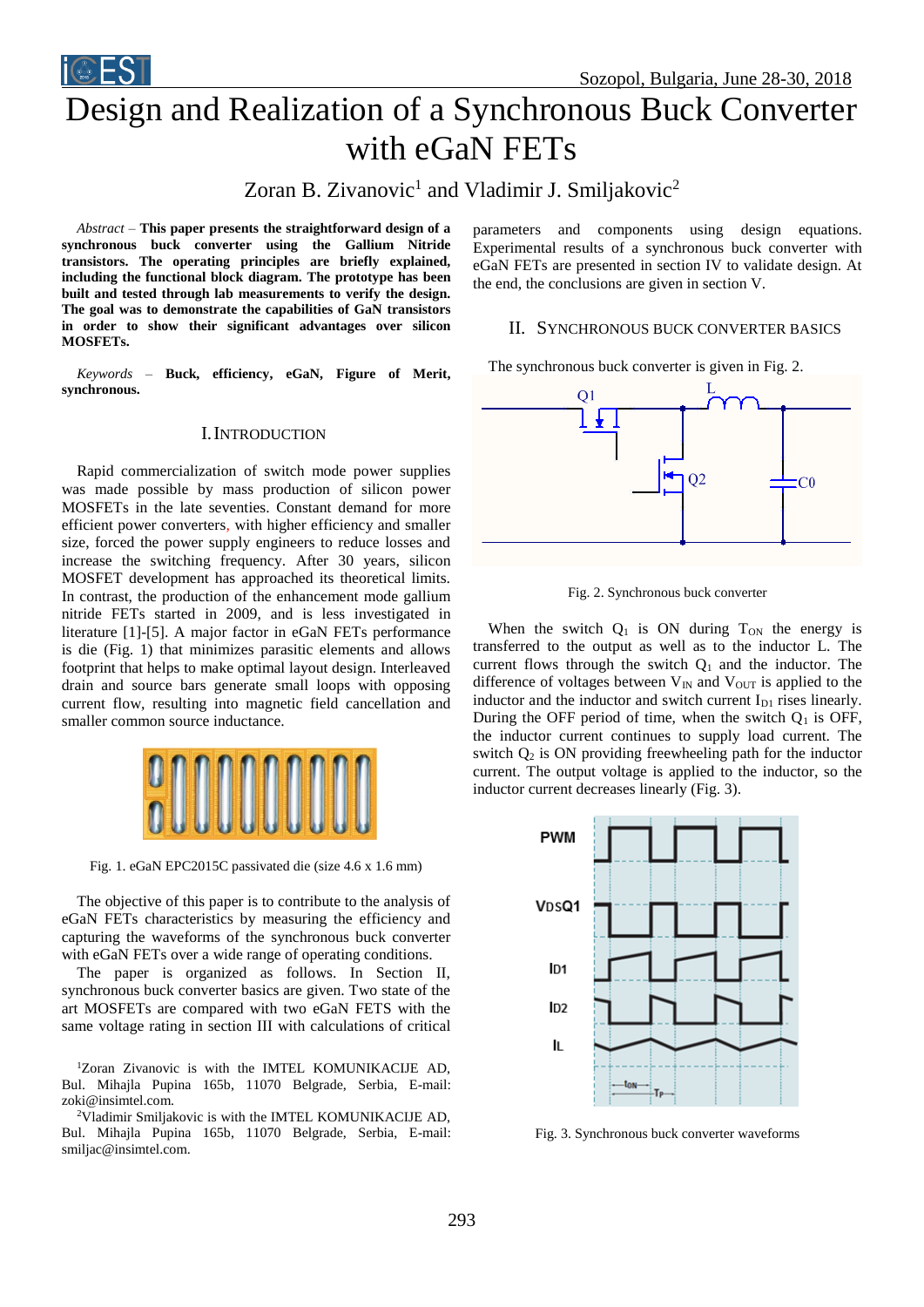

The inductor current flows to the capacitor and the load. The capacitor  $C_0$  acts as a reservoir and holds the output voltage nearly constant.

#### III. DESIGN AND ANALYSIS

To design synchronous buck converter we will start from the design specifications given in Table I.

TABLE I DESIGN SPECIFICATIONS

|                      |                | Min  | T <sub>VD</sub> | Max |               |
|----------------------|----------------|------|-----------------|-----|---------------|
| Input voltage        | $\rm V_{IN}$   |      | 12              | 18  |               |
| Output voltage       | Vo             |      |                 |     |               |
| Output current       | I <sub>O</sub> | 0.1  |                 |     |               |
| Output current limit | $I_{\rm OCL}$  | 8.4  |                 |     |               |
| Full load efficiency |                | > 90 |                 |     | $\frac{0}{0}$ |
| Switching frequency  | $\rm f_{SW}$   | 440  |                 | 7H7 |               |

In order to dampen sub-harmonic oscillation, the minimum inductor value should be calculated as

$$
L = \frac{V_O}{0.3 f_{sw} I_O} \tag{1}
$$

The maximum and minimum duty cycle can be calculated as

$$
D_{MAX} = \frac{V_O}{V_{INMIN}} \tag{2}
$$

$$
D_{MIN} = \frac{V_O}{V_{INMAX}} \tag{3}
$$

The peak to peak inductor current is

$$
\Delta I = \frac{V_{INM} - V_O}{L} \frac{D_{MIN}}{f_{SW}}
$$
(4)

Knowing that the peak inductor current is

$$
I_{pk} = I_O + \frac{\Delta I}{2} \tag{5}
$$

The output capacitor must be large enough to limit the voltage overshoots and undershoots during the load change transients. The minimum value of output capacitor is

$$
C_{O\min} = \frac{LI_{step}^2}{2\Delta V_o D_{MAX}(V_{INM} - V_o)}
$$
(6)

The power switches must be chosen with voltage rating to

withstand the maximum input voltage and also they must be capable of delivering the load current. Knowing that, our choice is two MOSFETs (IPC50N04S5L-5R5 and IPZ40N04S5L-7R4) and two eGaNs (EPC2014C and EPC2015C). We will use figure of merit (FOM) expressed by the equation

$$
FOM = (Q_{GD} + Q_{GS})R_{DS} \tag{7}
$$

as a selection criteria. Results are given in Table II. Although both MOSFETs are state of the art power switches, the eGaN FETs are better choice because of superior switching characteristics and zero reverse recovery time.

TABLE II POWER SWITCH CHARACTERISTICS

|                    | $Q_{GD}$           | $Q_{GS}$ | $R_{DS}$             | <b>FOM</b> | $Q_{rr}$ |
|--------------------|--------------------|----------|----------------------|------------|----------|
| IPC50N04S5L        | 3.6nC              | 2.7nC    | 5.7 $m\Omega$        | 35.91      | 22ns     |
| <b>IPZ40N04S5L</b> | 3.0 <sub>n</sub> C | 2.0nC    | $7.9m\Omega$         | 39.5       | 26ns     |
| EPC2014C           | 0.3nC              | 0.7nC    | $12m\Omega$          | 12         | 0ns      |
| EPC2015C           | 1.2nC              | 2.7nC    | $3.2 \text{m}\Omega$ | 12.48      | 0ns      |

The high side FET losses can be calculated as

$$
P_{DQ1} = I_O^2 R_{DS} D_{MAX} + \frac{1}{2} V_{IN}(t_r + t_f) I_O f_{SW}
$$
 (8)

The losses in the low side FET can be expressed as

$$
P_{DQ2} = I_{O}^{2} R_{DS} (1 - D_{MIN}) + I_{O}(t_{dr} + t_{df}) f_{SW} V_{D}
$$

$$
+ Q_{rf} f_{SW} V_{IN}
$$
(9)

Calculated values are given in Table III.

TABLE III CALCULATED VALUES

| Inductance calculated |           | 5.4   | uН |
|-----------------------|-----------|-------|----|
| Inductance adopted    | L         | 6.8   | uН |
| Max duty cycle        | $D_{MAX}$ | 0.625 |    |
| Min duty cycle        | $D_{MIN}$ | 0.277 |    |
| Peak to peak current  | ΛI        | 1.2   |    |
| Peak current          | $I_{pk}$  | 7.6   |    |
| Min capacitance       |           | 290   | пH |

We will also adjust passive components around the error amplifier in order to have 25 kHz loop bandwidth with 60° phase margin.

### IV. REALIZATION

The synchronous buck converter has been realized on a four layer FR-4 substrate, with a thickness of 1.6mm and 50µm copper on outer layers and 35 µm on inner layers. The size of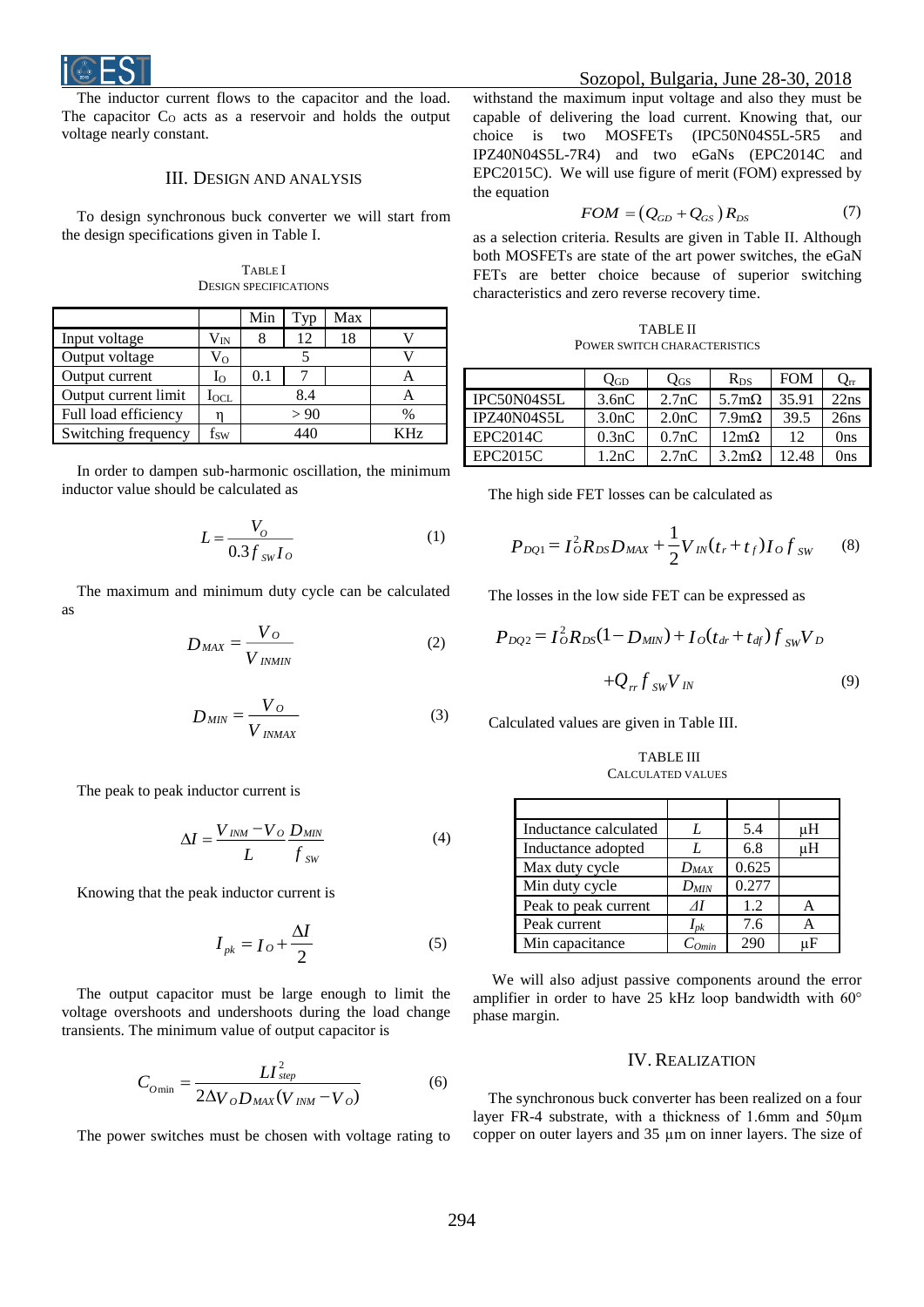

the PCB is 50x42 mm. For the high-side and low-side switches we have used eGaN FETs EPC2015C. The eGaN FETs have a maximum gate voltage of +6V. The buck controller LM5141, require a logic-level FETs, so it is a great choice for this design. The output filter is made of four pcs of multilayer ceramic capacitors 47µF, 10V, X7R, to reduce high frequency noise and two 100 µF, 10V tantalum capacitors for energy storage.

Using lab power supply and electronic load, we have recorded the waveforms of interest and measured efficiency at various loads and input voltages.

Drain voltage of the high side GaN FET is given in Fig. 4. His gate voltage is given in Fig. 5. Turn-on waveform of highside GaN FET with parasitic 125 MHz ringing is given in Fig. 6. Drain voltage of the low-side side GaN FET is given in Fig. 7 and his gate voltage is given in Fig. 8. The 125 MHz ringing on the drain of the low-side GaN FET at turn-off is given in Fig. 9. Measured efficiency of the converter is given in Fig. 10.



Fig. 5. Gate voltage of high-side GaN FET

M 1.0us 50.0MS/s<br>A Ch1 / 2.72Y

 $Ch1$ 2.0V malan

20.0ns/of



Fig. 8. Gate voltage of low-side GaN FET